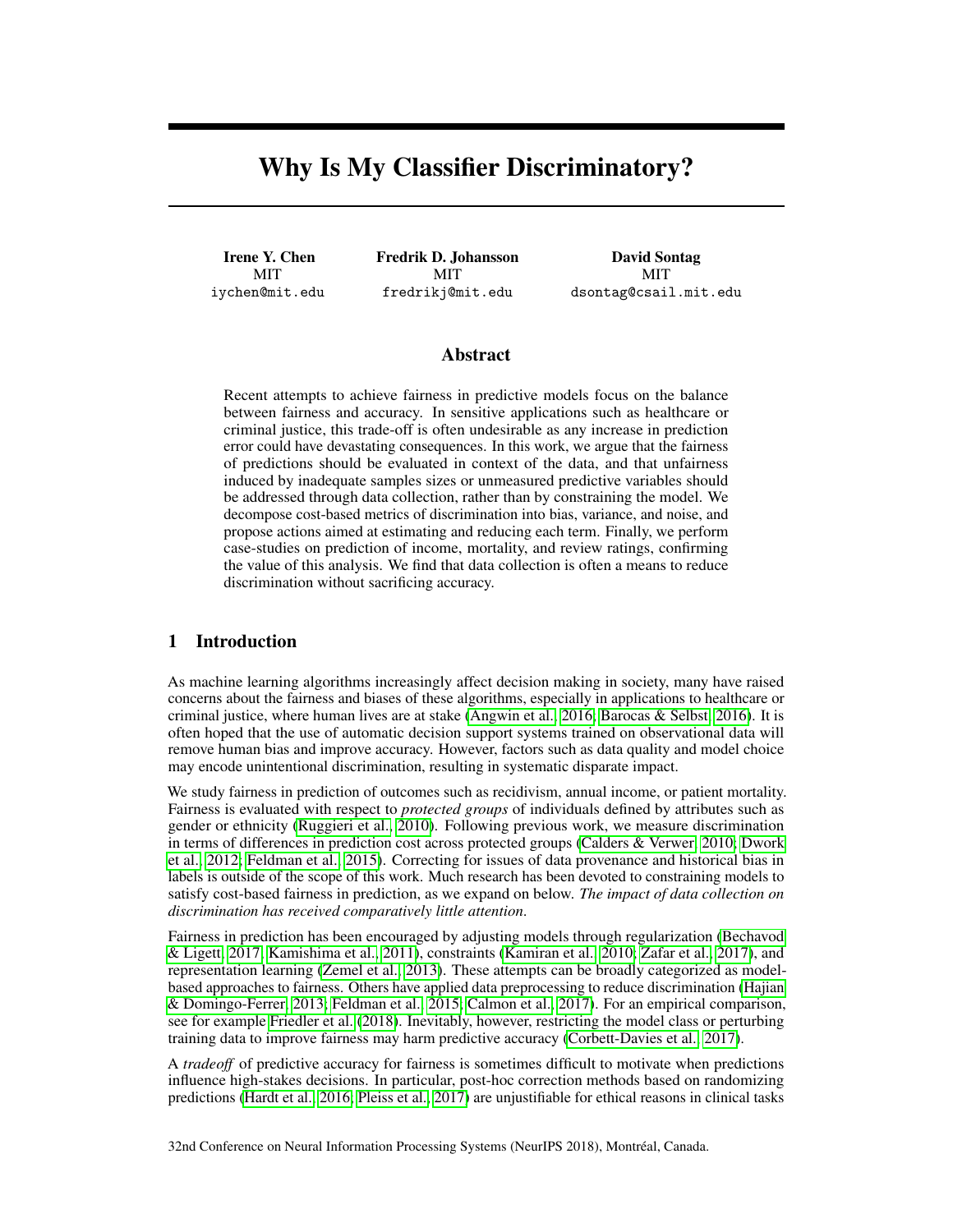such as severity scoring. Moreover, as pointed out by Woodworth et al. (2017), post-hoc correction may lead to suboptimal predictive accuracy compared to other equally fair classifiers.

Disparate predictive accuracy can often be explained by insufficient or skewed sample sizes or inherent unpredictability of the outcome given the available set of variables. With this in mind, we propose that fairness of predictive models should be analyzed in terms of model bias, model variance, and outcome noise *before* they are constrained to satisfy fairness criteria. This exposes and separates the adverse impact of inadequate data collection and the choice of the model on fairness. The cost of fairness need not always be one of predictive accuracy, but one of investment in data collection and model development. In high-stakes applications, the benefits often outweigh the costs.

In this work, we use the term "discrimination" to refer to specific kinds of differences in the predictive power of models when applied to different protected groups. In some domains, such differences may not be considered discriminatory, and it is critical that decisions made based on this information are sensitive to this fact. For example, in prior work, researchers showed that causal inference may help uncover which sources of differences in predictive accuracy introduce unfairness (Kusner et al., 2017). In this work, we assume that observed differences are considered discriminatory and discuss various means of explaining and reducing them.

Main contributions We give a procedure for analyzing discrimination in predictive models with respect to cost-based definitions of group fairness, emphasizing the impact of data collection. First, we propose the use of bias-variance-noise decompositions for separating sources of discrimination. Second, we suggest procedures for estimating the value of collecting additional training samples. Finally, we propose the use of clustering for identifying subpopulations that are discriminated against to guide additional variable collection. We use these tools to analyze the fairness of common learning algorithms in three tasks: predicting income based on census data, predicting mortality of patients in critical care, and predicting book review ratings from text. We find that the accuracy in predictions of the mortality of cancer patients vary by as much as 20% between protected groups. In addition, our experiments confirm that discrimination level is sensitive to the quality of the training data.

# 2 Background

We study fairness in prediction of an outcome  $Y \in \mathcal{Y}$ . Predictions are based on a set of covariates  $X \in \mathcal{X} \subseteq \mathbb{R}^k$  and a *protected attribute*  $A \in \mathcal{A}$ . In mortality prediction, X represents the medical history of a patient in critical care,  $A$  the self-reported ethnicity, and  $Y$  mortality. A model is considered fair if its errors are distributed similarly across protected groups, as measured by a cost function  $\gamma$ . Predictions learned from a training set d are denoted  $\hat{Y}_d := h(X, A)$  for some  $h: \mathcal{X} \times \mathcal{A} \to \mathcal{Y}$  from a class H. The protected attribute is assumed to be binary,  $\mathcal{A} = \{0, 1\}$ , but our results generalize to the non-binary case. A dataset  $d = \{(x_i, a_i, y_i)\}_{i=1}^n$  consists of *n* samples distributed according to  $p(X, A, Y)$ . When clear from context, we drop the subscript from  $\hat{Y}_d$ .

A popular cost-based definition of fairness is the *equalized odds* criterion, which states that a binary classifier  $\hat{Y}$  is fair if its false negative rates (FNR) and false positive rates (FPR) are equal across groups (Hardt et al., 2016). We define FPR and FNR with respect to protected group  $a \in \mathcal{A}$  by

$$
\text{FPR}_a(\hat{Y}) \coloneqq \mathbb{E}_X[\hat{Y} | Y = 0, A = a], \quad \text{FNR}_a(\hat{Y}) \coloneqq \mathbb{E}_X[1 - \hat{Y} | Y = 1, A = a].
$$

Exact equality,  $FPR_0(\hat{Y}) = FPR_1(\hat{Y})$ , is often hard to verify or enforce in practice. Instead, we study the *degree* to which such constraints are violated. More generally, we use differences in *cost functions*  $\gamma_a$  between protected groups  $a \in A$  to define the *level of discrimination*  $\Gamma$ ,

$$
\Gamma^{\gamma}(\hat{Y}) := \left| \gamma_0(\hat{Y}) - \gamma_1(\hat{Y}) \right| \,. \tag{1}
$$

In this work we study cost functions  $\gamma_a \in \{FPR_a, FNR_a, ZO_a\}$  in binary classification tasks, with  $ZO_a(\hat{Y}) := \mathbb{E}_X[\mathbb{1}[\hat{Y} \neq Y] \mid A = a]$  the *zero-one loss*. In regression problems, we use the groupspecific *mean-squared error*  $MSE_a := \mathbb{E}_X[(\hat{Y} - Y)^2 \mid A = a]$ . According to (1), predictions  $\hat{Y}$ satisfy equalized odds on d if  $\Gamma^{\text{FPR}}(\hat{Y}) = 0$  and  $\Gamma^{\text{FNR}}(\hat{Y}) = 0$ .

Calibration and impossibility A score-based classifier is *calibrated* if the prediction score assigned to a unit equals the fraction of positive outcomes for all units assigned similar scores. It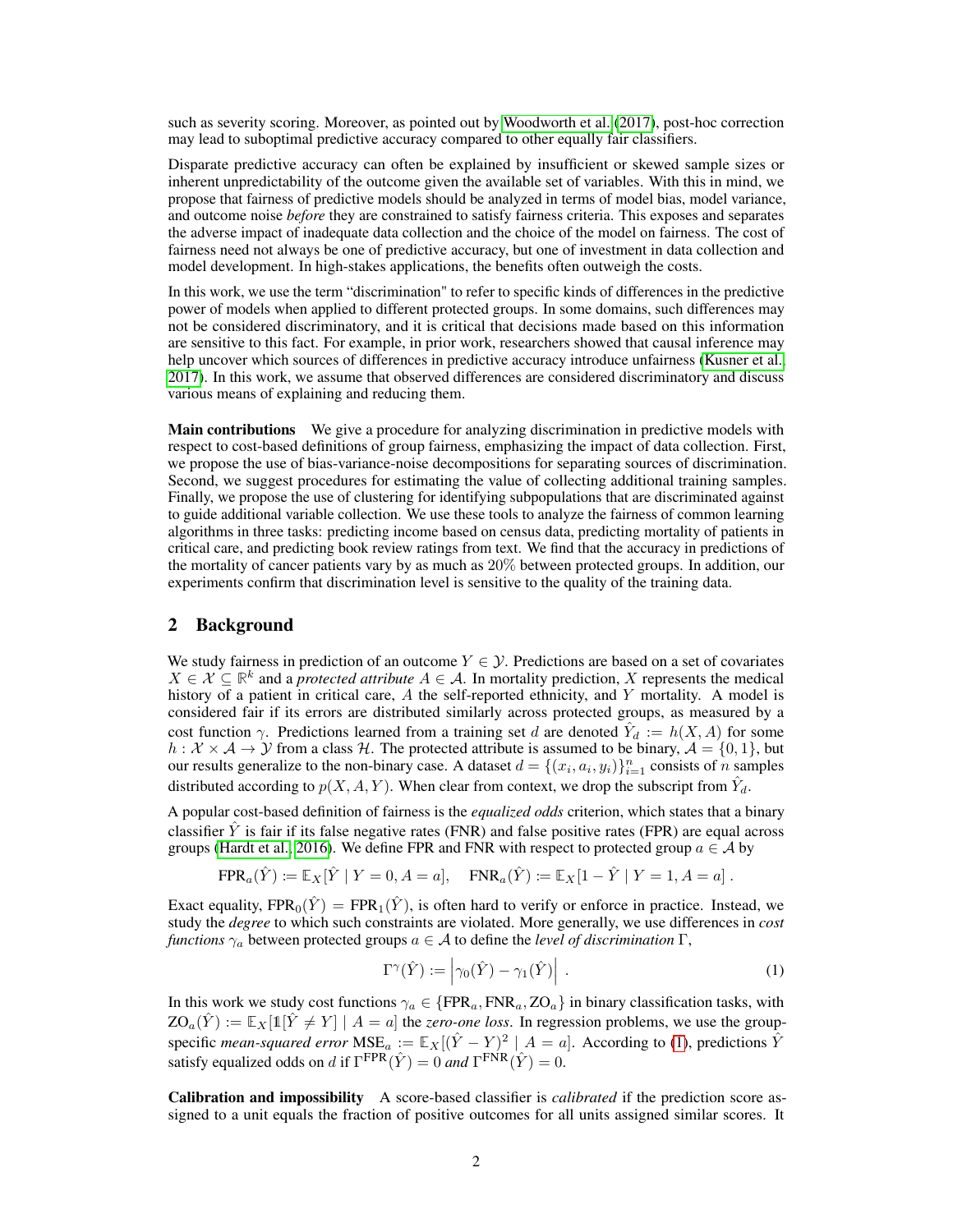

(a) For identically distributed protected groups and unaware outcome (see below), bias and noise are equal in expectation. Perceived discrimination is only due to variance.

(b) Heteroskedastic noise, i.e. (c) One choice of model may be  $\exists x, x' : N(x) \neq N(x')$ , may con- more suited for one protected group, tribute to discrimination even for an even under negligible noise and varioptimal model if protected groups are not identically distributed.

ance, resulting in a difference in expected bias,  $B_0 \neq B_1$ .

Figure 1: Scenarios illustrating how properties of the training set and model choice affect perceived discrimination in a binary classification task, under the assumption that outcomes and predictions are *unaware*, i.e.  $p(Y | X, A) = p(Y | X)$  and  $p(Y | X, A) = p(Y | X)$ . Through bias-variance-noise decompositions (see Section 3.1), we can identify which of these dominate in their effect on fairness. We propose procedures for addressing each component in Section 4, and use them in experiments (see Section 5) to mitigate discrimination in income prediction and prediction of ICU mortality.

is impossible for a classifier to be calibrated in every protected group and satisfy multiple costbased fairness criteria at once, unless accuracy is perfect or base rates of outcomes are equal across groups (Chouldechova, 2017). A relaxed version of this result (Kleinberg et al., 2016) applies to the discrimination level Γ. Inevitably, both constraint-based methods and our approach are faced with a choice between which fairness criteria to satisfy, and at what cost.

#### 3 Sources of perceived discrimination

There are many potential sources of discrimination in predictive models. In particular, the choice of hypothesis class  $H$  and learning objective has received a lot of attention (Calders & Verwer, 2010; Zemel et al., 2013; Fish et al., 2016). However, data collection—the chosen set of predictive variables X, the sampling distribution  $p(X, A, Y)$ , and the training set size  $n$ —is an equally integral part of deploying fair machine learning systems in practice, and it should be guided to promote fairness. Below, we tease apart sources of discrimination through bias-variance-noise decompositions of cost-based fairness criteria. In general, we may think of noise in the outcome as the effect of a set of unobserved variables  $U$ , potentially interacting with  $X$ . Even the optimal achievable error for predictions based on X may be reduced further by observing parts of  $U$ . In Figure 1, we illustrate three common learning scenarios and study their fairness properties through bias, variance, and noise.

To account for randomness in the sampling of training sets, we redefine discrimination level (1) in terms of the *expected* cost  $\overline{\gamma}_a(\hat{Y}) := \mathbb{E}_D[\gamma_a(\hat{Y}_D)]$  over draws of a random training set D.

**Definition 1.** The *expected discrimination level*  $\overline{\Gamma}(\hat{Y})$  of a predictive model  $\hat{Y}$  learned from a random training set  $D$ , is

$$
\overline{\Gamma}(\hat{Y}) := \left| \mathbb{E}_D \left[ \gamma_0(\hat{Y}_D) - \gamma_1(\hat{Y}_D) \right] \right| = \left| \overline{\gamma}_0(\hat{Y}) - \overline{\gamma}_1(\hat{Y}) \right| .
$$

 $\overline{\Gamma}(Y)$  is not observed in practice when only a single training set d is available. If n is small, it is recommended to estimate  $\overline{\Gamma}$  through re-sampling methods such as bootstrapping (Efron, 1992).

#### 3.1 Bias-variance-noise decompositions of discrimination level

An algorithm that learns models  $\hat{Y}_D$  from datasets D is given, and the covariates X and size of the training data n are fixed. We assume that  $\hat{Y}_D$  is a deterministic function  $\hat{y}_D(x, a)$  given the training set  $D$ , e.g. a thresholded scoring function. Following Domingos (2000), we base our analysis on decompositions of loss functions L evaluated at points  $(x, a)$ . For decompositions of costs  $\gamma_a \in \{ZO, FPR, FNR\}$  we let this be the zero-one loss,  $L(y, y') = \mathbb{1}[y \neq y']$ , and for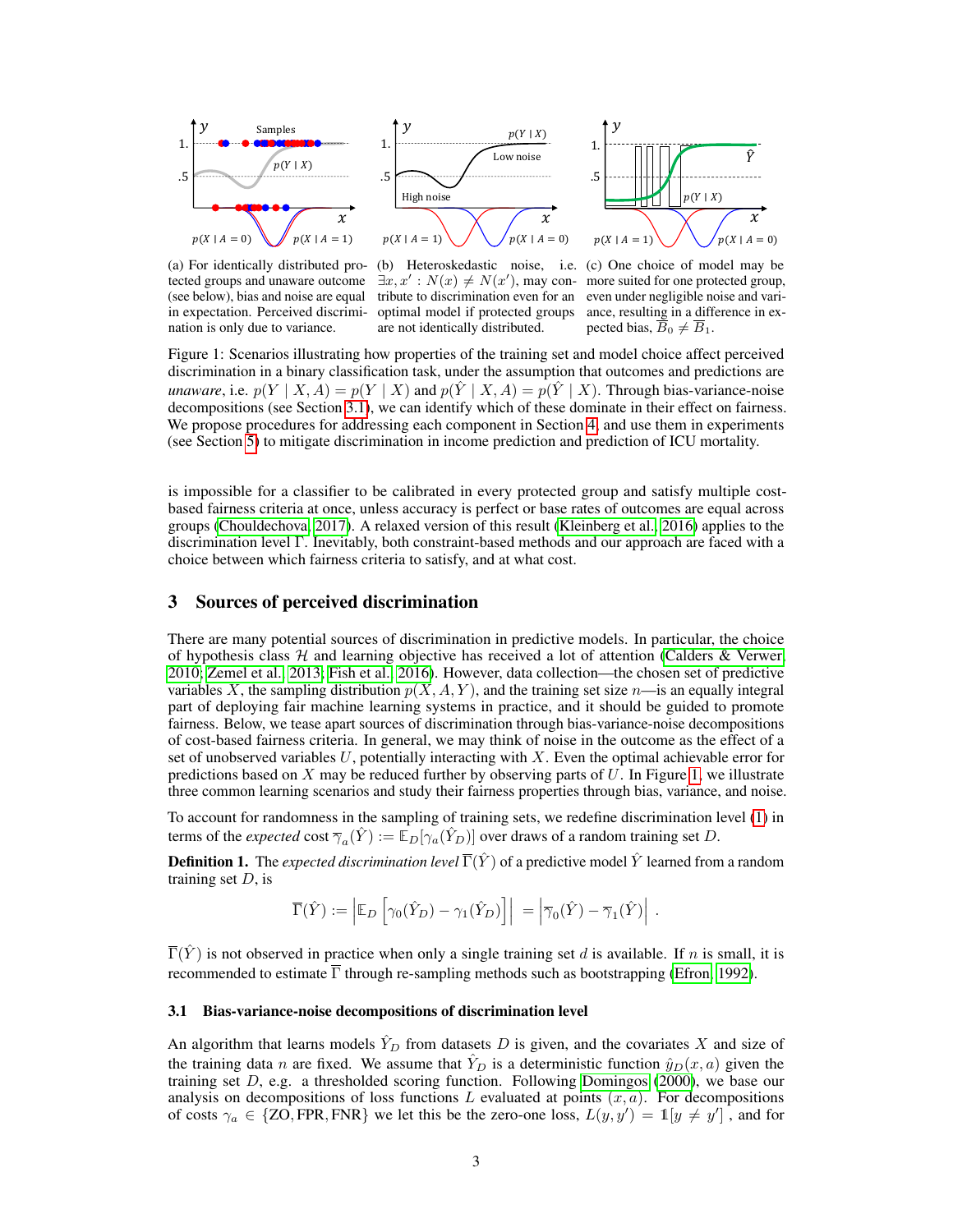$\gamma_a$  = MSE, the squared loss,  $L(y, y') = (y - y')^2$ . We define the *main prediction*  $\tilde{y}(x, a)$  =  $\arg \min_{y'} \mathbb{E}_D[L(\hat{Y}_D, y') | X = x, A = a]$  as the average prediction over draws of training sets for the squared loss, and the majority vote for the zero-one loss. The *(Bayes) optimal prediction*  $y^*(x, a) = \arg \min_{y'} \mathbb{E}_Y[L(Y, y') \mid X = x, A = a]$  achieves the smallest expected error with respect to the random outcome Y.

**Definition 2** (Bias, variance and noise). Following Domingos (2000), we define bias  $B$ , variance  $V$ and noise N at a point  $(x, a)$  below.

$$
B(\hat{Y}, x, a) = L(y^*(x, a), \tilde{y}(x, a)) \qquad N(x, a) = \mathbb{E}_Y[L(y^*(x, a), Y) | X = x, A = a] \qquad (2)
$$
  

$$
V(\hat{Y}, x, a) = \mathbb{E}_D[L(\tilde{y}(x, a), \hat{y}_D(x, a))].
$$

Here,  $y^*$ ,  $\hat{y}$  and  $\tilde{y}$ , are all deterministic functions of  $(x, a)$ , while Y is a random variable.

In words, the bias  $B$  is the loss incurred by the main prediction relative to the optimal prediction. The variance V is the average loss incurred by the predictions learned from different datasets relative to the main prediction. The noise  $N$  is the remaining loss independent of the learning algorithm, often known as the Bayes error. We use these definitions to decompose  $\overline{\Gamma}$  under various definitions of  $\gamma_a$ .

**Theorem 1.** With  $\overline{\gamma}_a$  the group-specific zero-one loss or class-conditional versions (e.g. FNR, FPR), *or the mean squared error,*  $\overline{\gamma}_a$  *and the discrimination level*  $\overline{\Gamma}$  *admit decompositions of the form* 

$$
\overline{\gamma}_a(\hat{Y}) = \underbrace{\overline{N}_a}_{Noise} + \underbrace{\overline{B}_a(\hat{Y})}_{Bias} + \underbrace{\overline{V}_a(\hat{Y})}_{Variance} \quad \text{and} \quad \overline{\Gamma} = |(\overline{N}_0 - \overline{N}_1) + (\overline{B}_0 - \overline{B}_1) + (\overline{V}_0 - \overline{V}_1)|
$$

*where we leave out*  $\hat{Y}$  *in the decomposition of*  $\overline{\Gamma}$  *for brevity. With*  $B, V$  *defined as in* (2)*, we have* 

$$
\overline{B}_a(\hat{Y}) = \mathbb{E}_X[B(\tilde{y}, X, a) \mid A = a] \quad \text{and} \quad \overline{V}_a(\hat{Y}) = \mathbb{E}_{X,D}[c_v(X)V(\hat{Y}_D, X, a) \mid A = a].
$$

*For the zero-one loss,*  $c_v(x, a) = 1$  *if*  $\hat{y}_m(x, a) = y^*(x, a)$ *, otherwise*  $c_v(x, a) = -1$ *. For the squared loss*  $c_v(x, a) = 1$ *. The noise term for population losses is* 

$$
\overline{N}_a := \mathbb{E}_X[c_n(X, a)L(y^*(X, a), Y) \mid A = a]
$$

*and for class-conditional losses w.r.t class*  $y \in \{0, 1\}$ *,* 

$$
\overline{N}_a(y) := \mathbb{E}_X[c_n(X, a)L(y^*(X, a), y) | A = a, Y = y].
$$

*For the zero-one loss, and class-conditional variants,*  $c_n(x, a) = 2\mathbb{E}_D[\mathbb{1}[\hat{y}_D(x, a) = y^*(x, a)]] - 1$ *and for the squared loss,*  $c_n(x, a) = 1$ .

*Proof sketch.* Conditioning and exchanging order of expectation, the cases of mean squared error and zero-one losses follow from Domingos (2000). Class-conditional losses follow from a case-by-case analysis of possible errors. See the supplementary material for a full proof. П

Theorem 1 points to distinct sources of perceived discrimination. Significant differences in bias  $\overline{B}_0 - \overline{B}_1$  indicate that the chosen model class is not flexible enough to fit both protected groups well (see Figure 1c). This is typical of (misspecified) linear models which approximate non-linear functions well only in small regions of the input space. Regularization or post-hoc correction of models effectively increase the bias of one of the groups, and should be considered only if there is reason to believe that the original bias is already minimal.

Differences in variance,  $\overline{V}_0 - \overline{V}_1$ , could be caused by differences in sample sizes  $n_0, n_1$  or groupconditional feature variance Var $(X \mid A)$ , combined with a high capacity model. Targeted collection of training samples may help resolve this issue. Our decomposition does not apply to post-hoc randomization methods (Hardt et al., 2016) but we may treat these in the same way as we do random training sets and interpret them as increasing the variance  $\overline{V}_a$  of one group to improve fairness.

When noise is significantly different between protected groups, discrimination is partially unrelated to model choice and training set size and may only be reduced by measuring additional variables.

**Proposition 1.** *If*  $\overline{N}_0 \neq \overline{N}_1$ , no model can be 0-discriminatory in expectation without access to *additional information or increasing bias or variance w.r.t. to the Bayes optimal classifier.*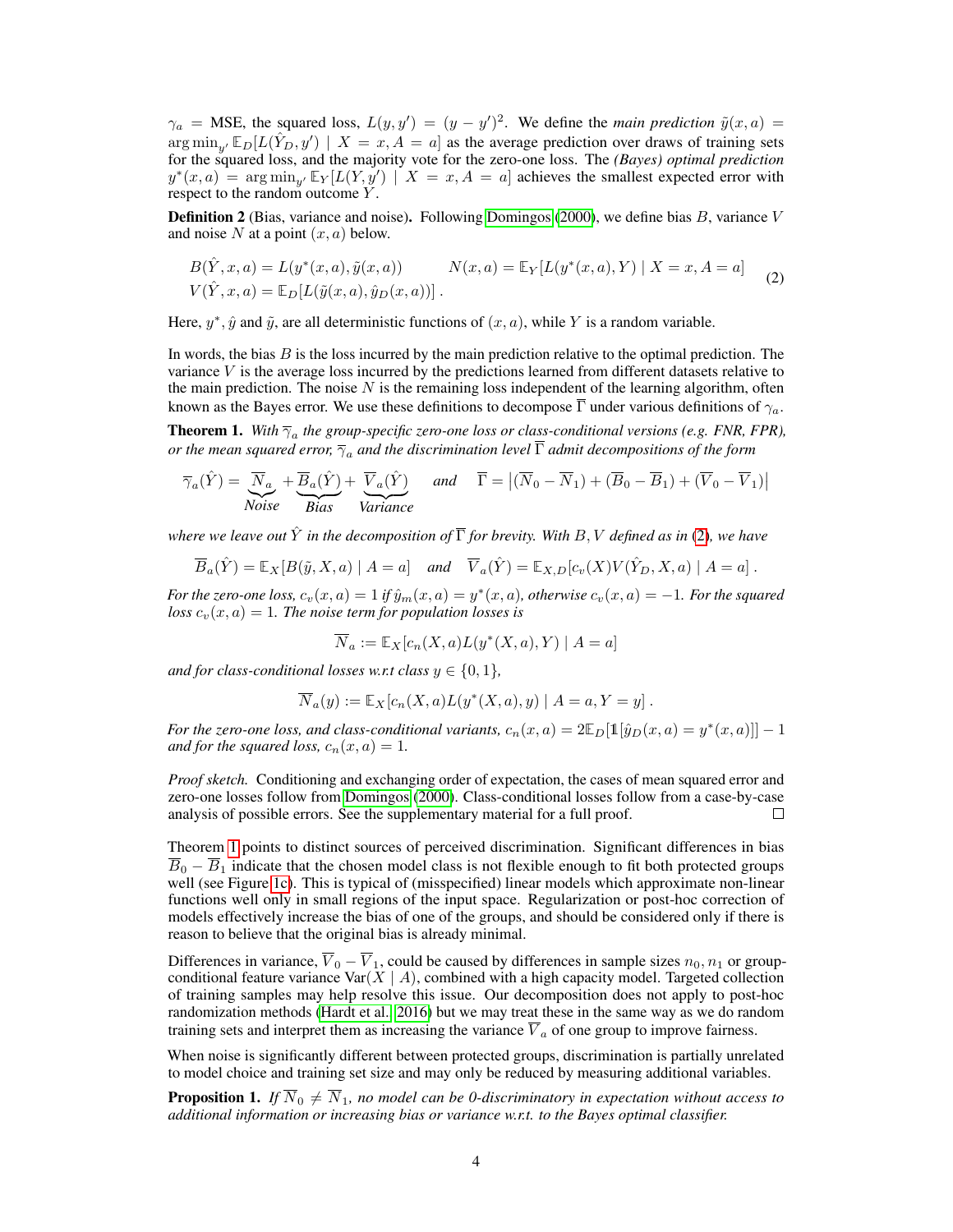*Proof.* By definition,  $\overline{\Gamma} = 0 \implies (\overline{N}_1 - \overline{N}_0) = (\overline{B}_0 - \overline{B}_1) + (\overline{V}_0 - \overline{V}_1)$ . As the Bayes optimal classifier has neither bias nor variance, the result follows immediately. classifier has neither bias nor variance, the result follows immediately.

In line with Proposition 1, most methods for ensuring algorithmic fairness reduce discrimination by trading off a difference in noise for one in bias or variance. However, this trade-off is only motivated if the considered predictive model is close to Bayes optimal *and* no additional predictive variables may be measured. Moreover, if noise is homoskedastic in regression settings, post-hoc randomization is ill-advised, as the difference in Bayes error  $\overline{N}_0 - \overline{N}_1$  is zero, and discrimination is caused only by model bias or variance (see the supplementary material for a proof).

**Estimating bias, variance and noise** Group-specific variance  $V_a$  may be estimated through sample splitting or bootstrapping (Efron, 1992). In contrast, the noise  $N_a$  and bias  $B_a$  are difficult to estimate when X is high-dimensional or continuous. In fact, no convergence results of noise estimates may be obtained without further assumptions on the data distribution (Antos et al., 1999). Under some such assumptions, noise may be approximately estimated using distance-based methods (Devijver & Kittler, 1982), nearest-neighbor methods (Fukunaga & Hummels, 1987; Cover & Hart, 1967), or classifier ensembles (Tumer  $&$  Ghosh, 1996). When comparing the discrimination level of two different models, noise terms cancel, as they are independent of the model. As a result, *differences* in bias may be estimated even when the noise is not known (see the supplementary material).

Testing for significant discrimination When sample sizes are small, perceived discrimination may not be statistically significant. In the supplementary material, we give statistical tests both for the discrimination level  $\Gamma(\hat{Y})$  and the difference in discrimination level between two models  $\hat{Y}, \hat{Y}'$ .

# 4 Reducing discrimination through data collection

In light of the decomposition of Theorem 1, we explore avenues for reducing group differences in bias, variance, and noise without sacrificing predictive accuracy. In practice, predictive accuracy is often artificially limited when data is expensive or impractical to collect. With an investment in training samples or measurement of predictive variables, both accuracy and fairness may be improved.

## 4.1 Increasing training set size

Standard regularization used to avoid overfitting is not guaranteed to improve or preserve fairness. An alternative route is to collect more training samples and reduce the impact of the bias-variance trade-off. When supplementary data is collected from the same distribution as the existing set, covariate shift may be avoided (Quionero-Candela et al., 2009). This is often achievable; labeled data may be expensive, such as when paying experts to label observations, but given the means to acquire additional labels, they would be drawn from the original distribution. To estimate the value of increasing sample size, we predict the discrimination level  $\overline{\Gamma}(\hat{Y}_D)$  as D increases in size.

The curve measuring generalization performance of predictive models as a function of training set size *n* is called a Type II *learning curve* (Domhan et al., 2015). We call  $\overline{\gamma}_a(\hat{Y}, n) := \mathbb{E}[\gamma_a(\hat{Y}_{D_n})]$ , as a function of n, the learning curve with respect to protected group  $a$ . We define the discrimination learning curve  $\overline{\Gamma}(\hat{Y}, n) := |\overline{\gamma}_0(\hat{Y}, n) - \overline{\gamma}_1(\hat{Y}, n)|$  (see Figure 2a for an example). Empirically, learning curves behave asymptotically as *inverse power-law* curves for diverse algorithms such as deep neural networks, support vector machines, and nearest-neighbor classifiers, even when model capacity is allowed to grow with  $n$  (Hestness et al., 2017; Mukherjee et al., 2003). This observation is also supported by theoretical results (Amari, 1993).

**Assumption 1** (Learning curves). *The population prediction loss*  $\overline{\gamma}(\hat{Y}, n)$ *, and group-specific losses*  $\overline{\gamma}_0(\hat{Y},n), \overline{\gamma}_1(\hat{Y},n)$ , for a fixed learning algorithm  $\hat{Y}$ , behave asymptotically as inverse power-law *curves with parameters*  $(\alpha, \beta, \delta)$ *. That is,*  $\exists M, M_0, M_1$  *such that for*  $n \geq M$ ,  $n_a \geq M_a$ ,

$$
\overline{\gamma}(\hat{Y}, n) = \alpha n^{-\beta} + \delta \quad \text{and} \quad \forall a \in \mathcal{A} : \overline{\gamma}_a(\hat{Y}, n_a) = \alpha_a n_a^{-\beta_a} + \delta_a \tag{3}
$$

Intercepts,  $\delta$ ,  $\delta_a$  in (3) represent the asymptotic bias  $\overline{B}(\hat{Y}_{D_{\infty}})$  and the Bayes error  $\overline{N}$ , with the former vanishing for consistent estimators. Accurately estimating  $\delta$  from finite samples is often challenging as the first term tends to dominate the learning curve for practical sample sizes.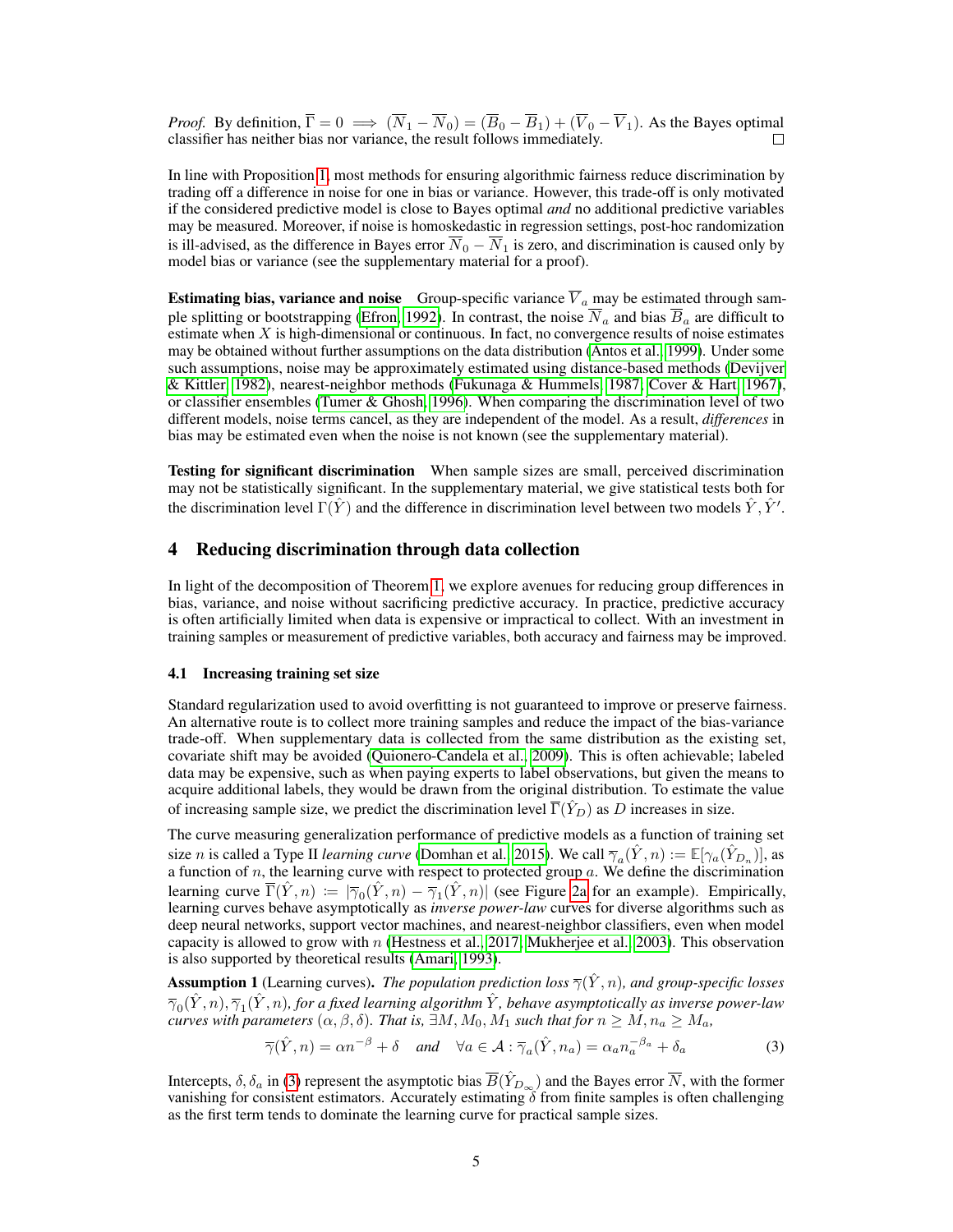In experiments, we find that the inverse power-laws model fit group conditional ( $\gamma_a$ ) and classconditional (FPR, FNR) errors well, and use these to extrapolate  $\overline{\Gamma}(\hat{Y}, n)$  based on estimates from subsampled data.

#### 4.2 Measuring additional variables

When discrimination  $\overline{\Gamma}$  is dominated by a difference in noise,  $\overline{N}_0 - \overline{N}_1$ , fairness may not be improved through model selection alone without sacrificing accuracy (see Proposition 1). Such a scenario is likely when available covariates are not equally predictive of the outcome in both groups. We propose identification of clusters of individuals in which discrimination is high as a means to guide further variable collection—if the variance in outcomes within a cluster is not explained by the available feature set, additional variables may be used to further distinguish its members.

Let a random variable C represent a (possibly stochastic) clustering such that  $C = c$  indicates membership in cluster c. Then let  $\rho_a(c)$  denote the expected prediction cost for units in cluster c with protected attribute a. As an example, for the zero-one loss we let

$$
\rho_a^{\text{ZO}}(c) := \mathbb{E}_X[\mathbb{1}[\hat{Y} \neq Y] \mid A = a, C = c],
$$

and define  $\rho$  analogously for false positives or false negatives. Clusters c for which  $|\rho_0(c) - \rho_1(c)|$  is large identify groups of individuals for which discrimination is worse than average, and can guide targeted collection of additional variables or samples. In our experiments on income prediction, we consider particularly simple clusterings of data defined by subjects with measurements above or below the average value of a single feature  $x(c)$  with  $c \in \{1, \ldots, k\}$ . In mortality prediction, we cluster patients using topic modeling. As measuring additional variables is expensive, the utility of a candidate set should be estimated before collecting a large sample (Koepke & Bilenko, 2012).

## 5 Experiments

We analyze the fairness properties of standard machine learning algorithms in three tasks: prediction of income based on national census data, prediction of patient mortality based on clinical notes, and prediction of book review ratings based on review text.<sup>1</sup> We disentangle sources of discrimination by assessing the level of discrimination for the full data,estimating the value of increasing training set size by fitting Type II learning curves, and using clustering to identify subgroups where discrimination is high. In addition, we estimate the Bayes error through non-parametric techniques.

In our experiments, we omit the sensitive attribute A from our classifiers to allow for closer comparison to previous works, e.g. Hardt et al. (2016); Zafar et al. (2017). In preliminary results, we found that fitting separate classifiers for each group increased the error rates of both groups due to the resulting smaller sample size, as classifiers could not learn from other groups. As our model objective is to maximize accuracy over all data points, our analysis uses a single classifier trained on the entire population.

#### 5.1 Income prediction

Predictions of a person's salary may be used to help determine an individual's market worth, but systematic underestimation of the salary of protected groups could harm their competitiveness on the job market. The Adult dataset in the UCI Machine Learning Repository (Lichman, 2013) contains 32,561 observations of yearly income (represented as a binary outcome: over or under \$50,000) and twelve categorical or continuous features including education, age, and marital status. Categorical attributes are dichotomized, resulting in a total of 105 features.

We follow Pleiss et al. (2017) and strive to ensure fairness across genders, which is excluded as a feature from the predictive models. Using an 80/20 train-test split, we learn a random forest predictor, which is is well-calibrated for both groups (Brier (1950) scores of 0.13 and 0.06 for men and women). We find the difference in zero-one loss  $\Gamma^{ZO}(\hat{Y})$  has a 95%-confidence interval<sup>2</sup> .085 $\pm$ .069 with decision thresholds at 0.5. At this threshold, the false negative rates are 0.388 $\pm$ 0.026 and  $0.448 \pm 0.064$  for men and women respectively, and the false positive rates  $0.111 \pm 0.011$  and

<sup>&</sup>lt;sup>1</sup>A synthetic experiment validating group-specific learning curves is left to the supplementary material.

 $2$ Details for computing statistically significant discrimination can be found in the supplementary material.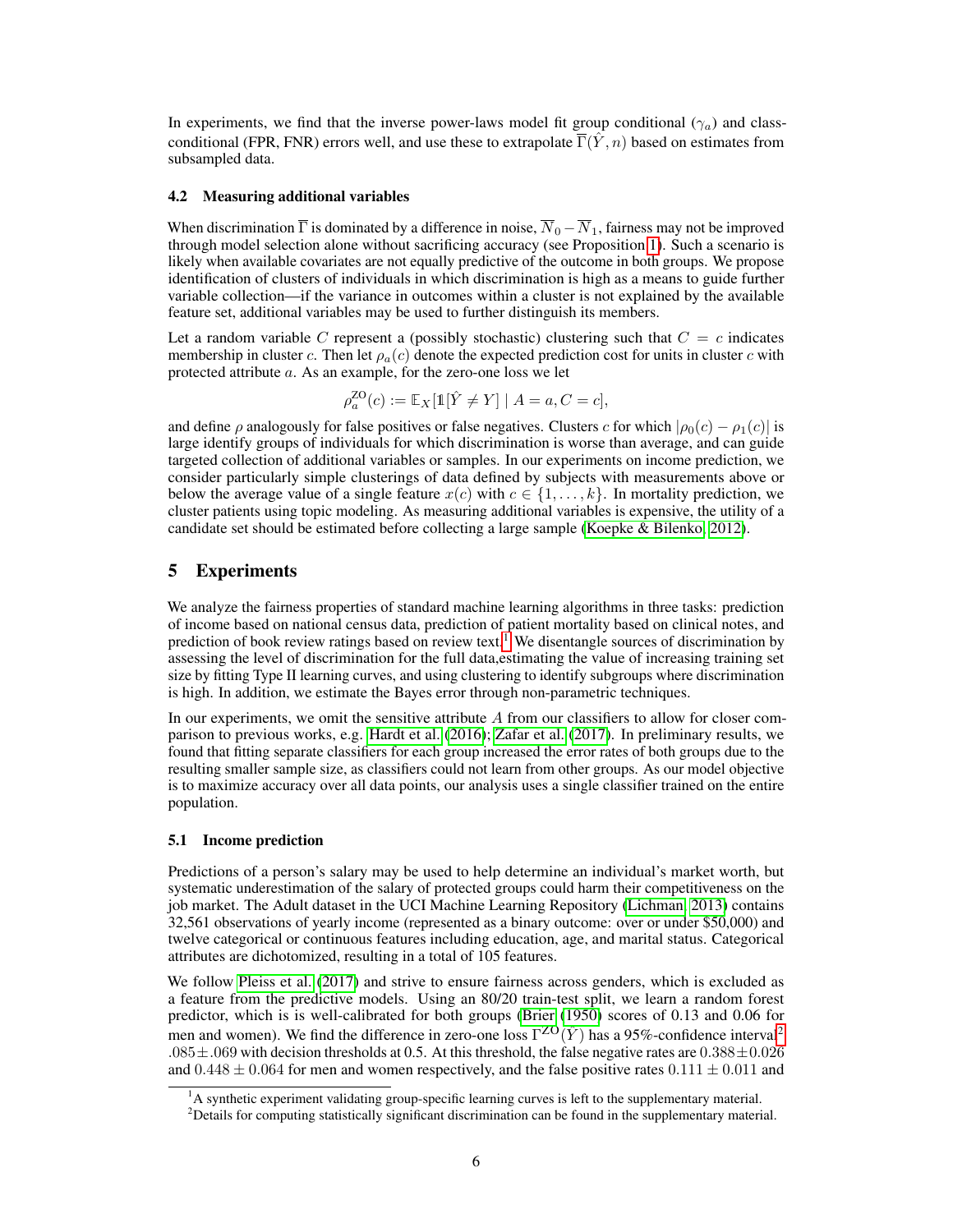

(a) Group differences in false positive rates and false negative rates for a random forest classifier decrease with increasing training set size.

(b) Estimation of Bayes error lower and upper bounds ( $E_{low}$ ) and  $E_{up}$ ) for zero-one loss of men and women. Intervals for men and women are non-overlapping for Nearest Neighbors.

Figure 2: Discrimination level and noise estimation in income prediction with the Adult dataset.

 $0.033 \pm 0.008$ . We focus on random forest classifiers, although we found similar results for logistic regression and decision trees.

We examine the effect of varying training set size  $n$  on discrimination. We fit inverse power-law curves to estimates of FPR $(\hat{Y}, n)$  and FNR $(\hat{Y}, n)$  using repeated sample splitting where at least 20% of the full data is held out for evaluating generalization error at every value of  $n$ . We tune hyperparameters for each training set size for decision tree classifiers and logistic regression but tuned over the entire dataset for random forest. We include full training details in the supplementary material. Metrics are averaged over 50 trials. See Figure 2a for the results for random forests. Both FPR and FNR decrease with additional training samples. The discrimination level  $\Gamma^{\text{FNR}}$  for false negatives decreases by a striking 40% when increasing the training set size from 1000 to 10,000. This suggests that trading off accuracy for fairness at small sample sizes may be ill-advised. Based on fitted power-law curves, we estimate that for unlimited training data drawn from the same distribution, we would have  $\Gamma^{\text{FNR}}(\hat{Y}) \approx 0.04$  and  $\Gamma^{\text{FPR}}(\hat{Y}) \approx 0.08$ .

In Figure 2b, we compare estimated upper and lower bounds on noise  $(E_{low}$  and  $E_{up}$ ) for men and women using the Mahalanobis and Bhattacharyya distances (Devijver & Kittler, 1982), and a k-nearest neighbor method (Cover & Hart, 1967) with  $k = 5$  and 5-fold cross validation. Men have consistently higher noise estimates than women, which is consistent with the differences in zero-one loss found using all models. For nearest neighbors estimates, intervals for men and women are non-overlapping, which suggests that noise may contribute substantially to discrimination.

To guide attempts at reducing discrimination further, we identify clusters of individuals for whom false negative predictions are made at different rates between protected groups, with the method described in Section 4.2. We find that for individuals in executive or managerial occupations (12% of the sample), false negatives are more than twice as frequent for women (0.412) as for men (0.157). For individuals in all other occupations, the difference is significantly smaller, 0.543 for women and 0.461 for men, despite the fact that the disparity in outcome base rates in this cluster is large (0.26 for men versus 0.09 for women). A possible reason is that in managerial occupations the available variable set explains a larger portion of the variance in salary for men than for women. If so, further sub-categorization of managerial occupations could help reduce discrimination in prediction.

#### 5.2 Intensive care unit mortality prediction

Unstructured medical data such as clinical notes can reveal insights for questions like mortality prediction; however, disparities in predictive accuracy may result in discrimination of protected groups. Using the MIMIC-III dataset of all clinical notes from 25,879 adult patients from Beth Israel Deaconess Medical Center (Johnson et al., 2016), we predict hospital mortality of patients in critical care. Fairness is studied with respect to five self-reported ethnic groups of the following proportions: Asian (2.2%), Black (8.8%), Hispanic (3.4%), White (70.8%), and Other (14.8%). Notes were collected in the first 48 hours of an intensive care unit (ICU) stay; discharge notes were excluded. We only included patients that stayed in the ICU for more than 48 hours. We use the tf-idf statistics of the 10,000 most frequent words as features. Training a model on 50% of the data, selecting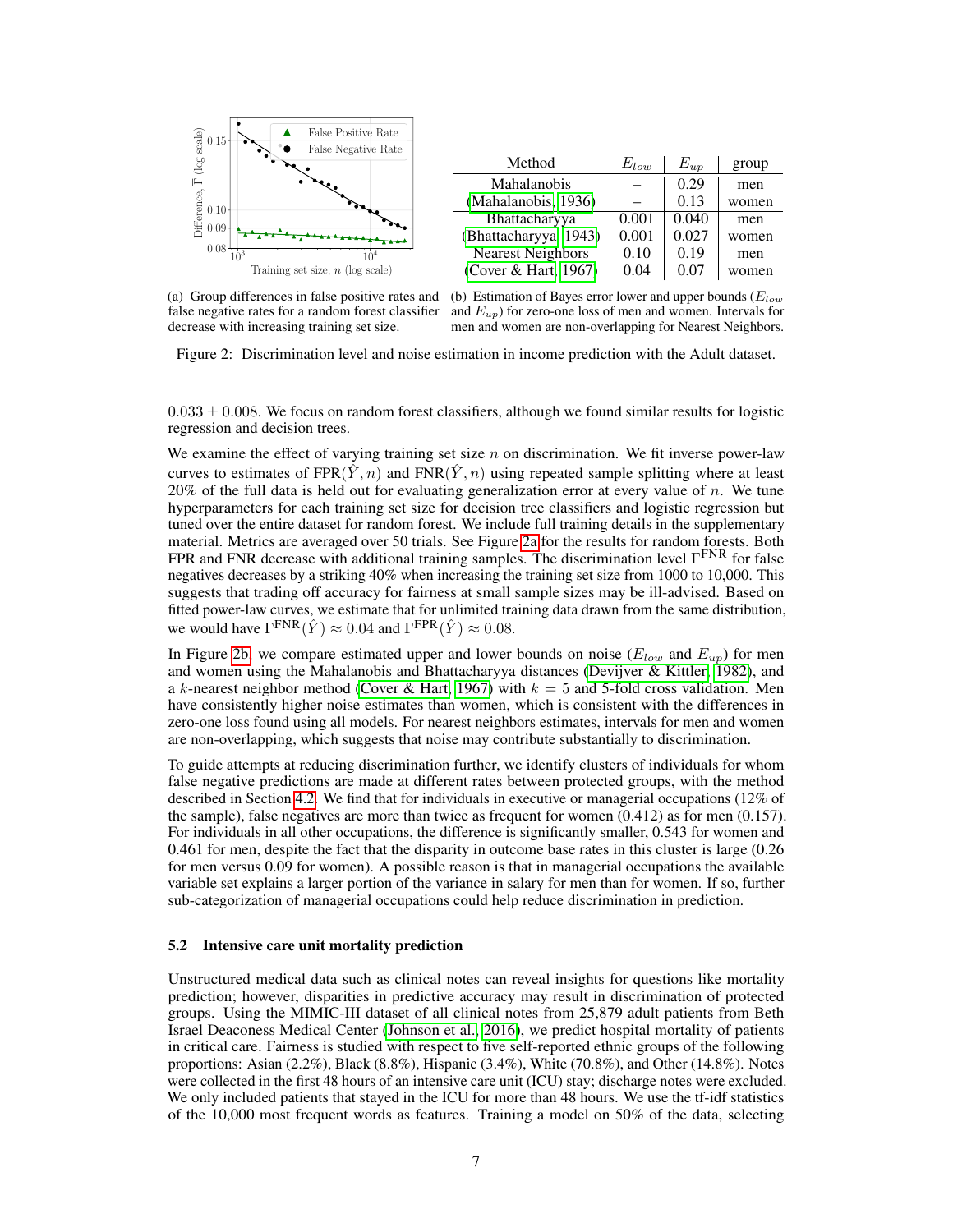

(a) Using Tukey's range test, we can find the 95%-significance level for the zero-one loss for each group over 5-fold cross validation.

(b) As training set size increases, zero-one loss over 50 trials decreases over all groups and appears to converge to an asymptote.

(c) Topic modeling reveals subpopulations with high differences in zero-one loss, for example cancer patients and cardiac patients.

Figure 3: Mortality prediction from clinical notes using logistic regression. Best viewed in color.

hyper-parameters on 25%, and testing on 25%, we find that logistic regression with L1-regularization achieves an AUC of 0.81. The logistic regression is well-calibrated with Brier scores ranging from 0.06-0.11 across the five groups; we note better calibration is correlated with lower prediction error.

We report cost and discrimination level in terms of generalized zero-one loss (Pleiss et al., 2017). Using an ANOVA test (Fisher, 1925) with  $p < 0.001$ , we reject the null hypothesis that loss is the same among all five groups. To map the 95% confidence intervals, we perform pairwise comparisons of means using Tukey's range test (Tukey, 1949) across 5-fold cross-validation. As seen in Figure 3a, patients in the Other and Hispanic groups have the highest and lowest generalized zero-one loss, respectively, with relatively few overlapping intervals. Notably, the largest ethnic group (White) does not have the best accuracy, whereas smaller ethnic groups tend towards extremes. While racial groups differ in hospital mortality base rates (Table 1 in the Supplementary material), Hispanic (10.3%) and Black (10.9%) patients have very different error rates despite similar base rates.

To better understand the discrimination induced by our model, we explore the effect of changing training set size. To this end, we repeatedly subsample and split the data, holding out at least 20% of the full data for testing. In Figure 3b, we show loss averaged over 50 trials of training a logistic regression on increasingly larger training sets; estimated inverse power-law curves show good fits. We see that some pairwise differences in loss decrease with additional training data.

Next, we identify clusters for which the difference in prediction errors between protected groups is large. We learn a topic model with  $k = 50$  topics generated using Latent Dirichlet Allocation (Blei et al., 2003). Topics are concatenated into an  $n \times k$  matrix Q where  $q_{ic}$  designates the proportion of topic  $c \in [k]$  in note  $i \in [n]$ . Following prior work on enrichment of topics in clinical notes (Marlin et al., 2012; Ghassemi et al., 2014), we estimate the probability of patient mortality  $Y$  given a topic c as  $\hat{p}(Y|C = c) := \left(\sum_{i=1}^n y_i q_{ic}\right) / \left(\sum_{i=1}^n q_{ic}\right)$  where  $y_i$  is the hospital mortality of patient *i*. We compare relative error rates given protected group and topic using binary predicted mortality  $\hat{y}_i$ , actual mortality  $y_i$ , and group  $a_i$  for patient i through

$$
\hat{p}(\hat{Y} \neq Y \mid A = a', C = c) = \frac{\sum_{i=1}^{n} \mathbb{1}(y_i \neq \hat{y}_i) \mathbb{1}(a_i = a')q_{ic}}{\sum_{i=1}^{n} \mathbb{1}(a_i = a')q_{ic}}
$$

which follows using substitution and conditioning on A. These error rates were computed using a logistic regression with L1 regularization using an 80/20 train-test split over 50 trials. While many topics have consistent error rates across groups, some topics (e.g. cardiac patients or cancer patients as shown in Figure 3c) have large differences in error rates across groups. We include more detailed topic descriptions in the supplementary material. Once we have identified a subpopulation with particularly high error, for example cancer patients, we can consider collecting more features or collecting more data from the same data distribution. We find that error rates differ between 0.12 and 0.30 across protected groups of cancer patients, and between 0.05 and 0.20 for cardiac patients.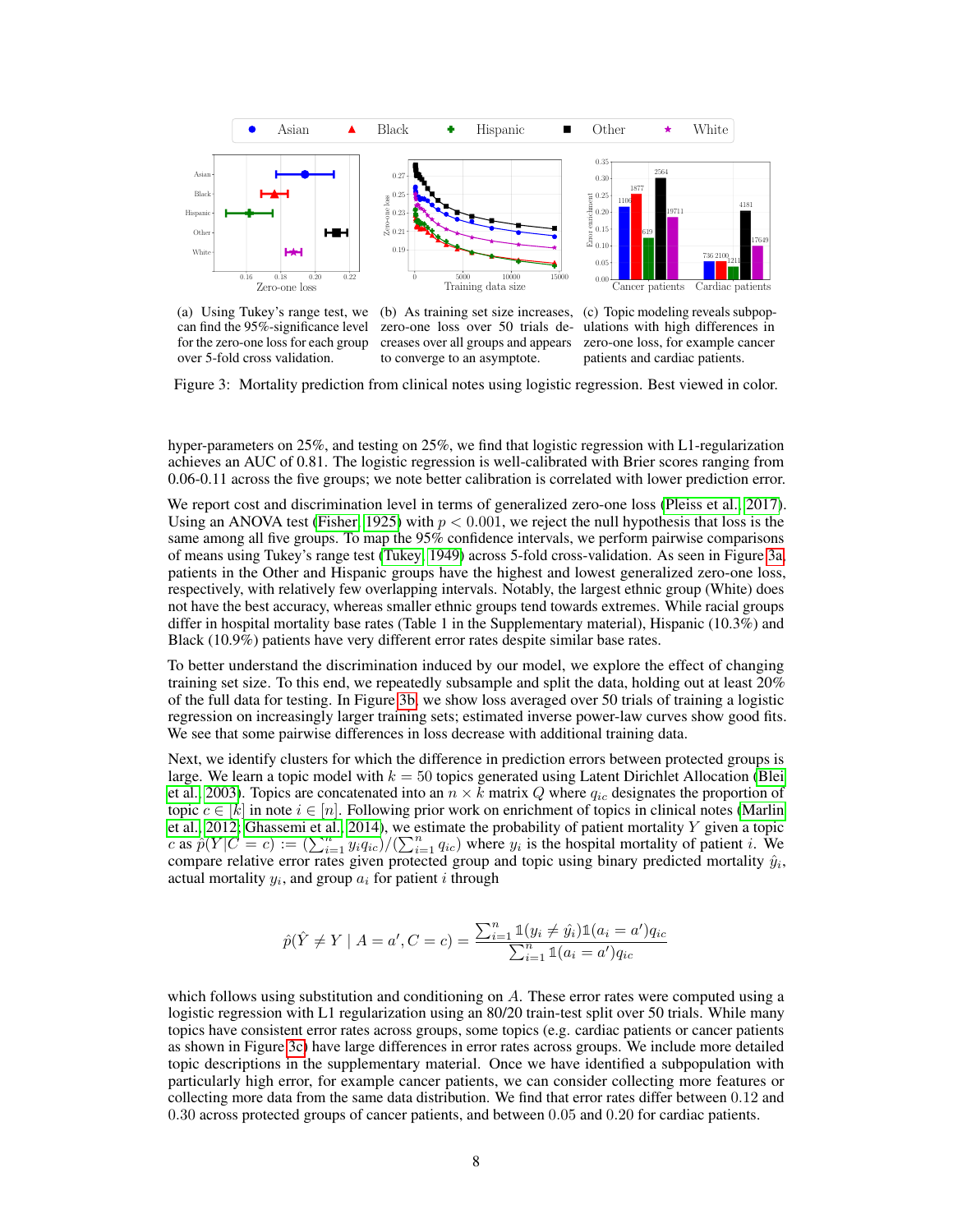#### 5.3 Book review ratings

In the supplementary material, we study prediction of book review ratings from review texts (Gnanesh, 2017). The protected attribute was chosen to be the gender of the author as determined from Wikipedia. In the dataset, the difference in mean-squared error  $\Gamma^{MSE}(\hat{Y})$  has 95%-confidence interval  $0.136 \pm 0.048$  with MSE<sub>M</sub> = 0.224 for reviews for male authors and MSE<sub>F</sub> = 0.358. Strikingly, our findings suggest that  $\Gamma^{MSE}(\hat{Y})$  may be completely eliminated by additional targeted sampling of the less represented gender.

# 6 Discussion

We identify that existing approaches for reducing discrimination induced by prediction errors may be unethical or impractical to apply in settings where predictive accuracy is critical, such as in healthcare or criminal justice. As an alternative, we propose a procedure for analyzing the different sources contributing to discrimination. Decomposing well-known definitions of cost-based fairness criteria in terms of differences in bias, variance, and noise, we suggest methods for reducing each term through model choice or additional training data collection. Case studies on three real-world datasets confirm that collection of additional samples is often sufficient to improve fairness, and that existing post-hoc methods for reducing discrimination may unnecessarily sacrifice predictive accuracy when other solutions are available.

Looking forward, we can see several avenues for future research. In this work, we argue that identifying clusters or subpopulations with high predictive disparity would allow for more targeted ways to reduce discrimination. We encourage future research to dig deeper into the question of local or context-specific unfairness in general, and into algorithms for addressing it. Additionally, extending our analysis to intersectional fairness (Buolamwini & Gebru, 2018; Hébert-Johnson et al., 2017), e.g. looking at both gender and race or all subdivisions, would provide more nuanced grappling with unfairness. Finally, additional data collection to improve the model may cause unexpected delayed impacts (Liu et al., 2018) and negative feedback loops (Ensign et al., 2017) as a result of distributional shifts in the data. More broadly, we believe that the study of fairness in non-stationary populations is an interesting direction to pursue.

#### Acknowledgements

The authors would like to thank Yoni Halpern and Hunter Lang for helpful comments, and Zeshan Hussain for clinical guidance. This work was partially supported by Office of Naval Research Award No. N00014-17-1-2791 and NSF CAREER award #1350965.

## References

Amari, Shun-Ichi. A universal theorem on learning curves. *Neural networks*, 6(2):161–166, 1993.

- Angwin, Julia, Larson, Jeff, Mattu, Surya, and Kirchner, Lauren. Machine bias. *ProPublica, May*, 23, 2016.
- Antos, András, Devroye, Luc, and Gyorfi, Laszlo. Lower bounds for bayes error estimation. *IEEE Transactions on Pattern Analysis and Machine Intelligence*, 21(7):643–645, 1999.
- Barocas, Solon and Selbst, Andrew D. Big data's disparate impact. *Cal. L. Rev.*, 104:671, 2016.
- Bechavod, Yahav and Ligett, Katrina. Learning fair classifiers: A regularization-inspired approach. *arXiv preprint arXiv:1707.00044*, 2017.
- Bhattacharyya, Anil. On a measure of divergence between two statistical populations defined by their probability distributions. *Bull. Calcutta Math. Soc.*, 35:99–109, 1943.
- Blei, David M, Ng, Andrew Y, and Jordan, Michael I. Latent dirichlet allocation. *Journal of machine Learning research*, 3(Jan):993–1022, 2003.
- Brier, Glenn W. Verification of forecasts expressed in terms of probability. *Monthey Weather Review*, 78(1):1–3, 1950.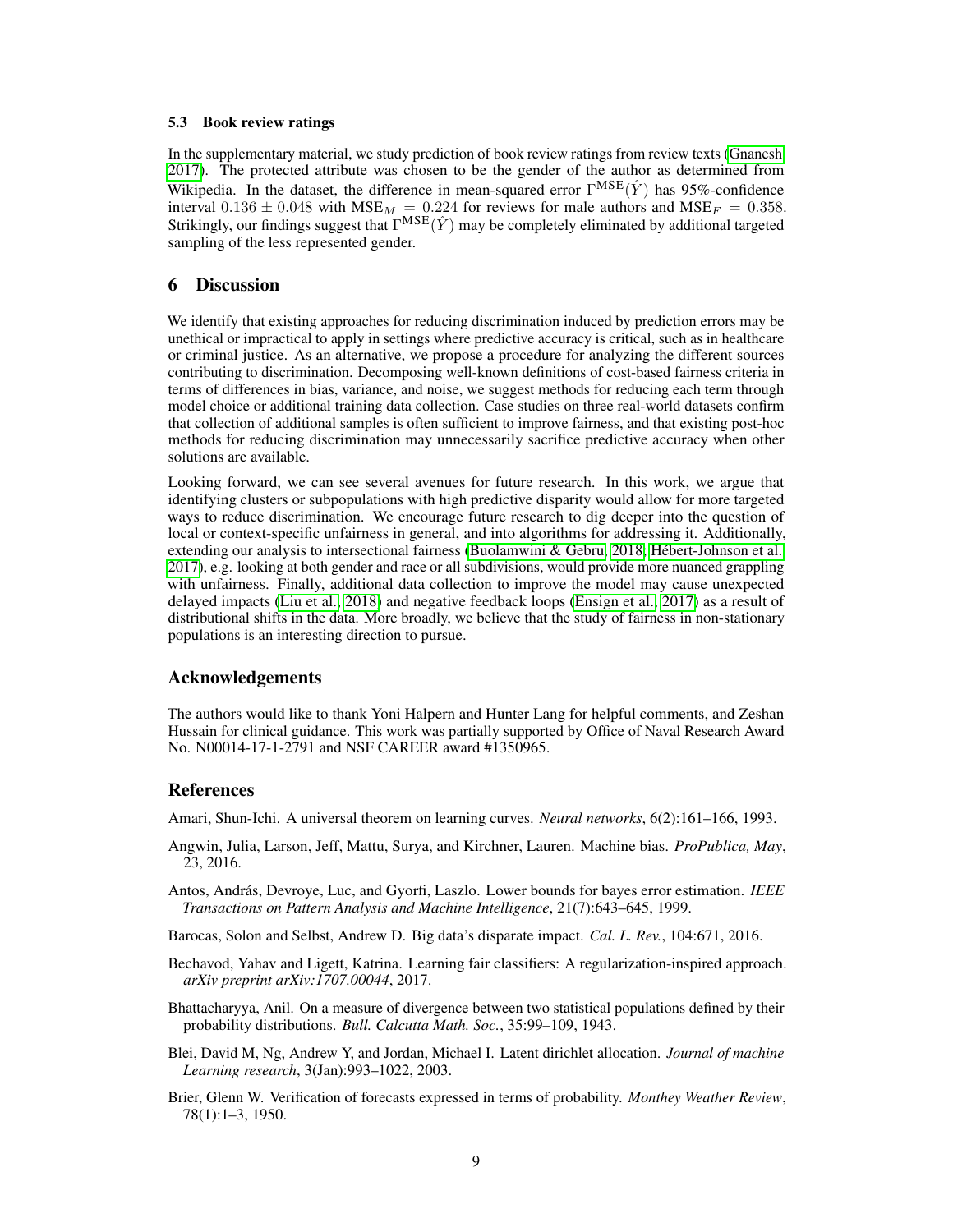- Buolamwini, Joy and Gebru, Timnit. Gender shades: Intersectional accuracy disparities in commercial gender classification. In *Conference on Fairness, Accountability and Transparency*, pp. 77–91, 2018.
- Calders, Toon and Verwer, Sicco. Three naive bayes approaches for discrimination-free classification. *Data Mining and Knowledge Discovery*, 21(2):277–292, 2010.
- Calmon, Flavio, Wei, Dennis, Vinzamuri, Bhanukiran, Ramamurthy, Karthikeyan Natesan, and Varshney, Kush R. Optimized pre-processing for discrimination prevention. In *Advances in Neural Information Processing Systems*, pp. 3995–4004, 2017.
- Chouldechova, Alexandra. Fair prediction with disparate impact: A study of bias in recidivism prediction instruments. *arXiv preprint arXiv:1703.00056*, 2017.
- Corbett-Davies, Sam, Pierson, Emma, Feller, Avi, Goel, Sharad, and Huq, Aziz. Algorithmic decision making and the cost of fairness. In *Proceedings of the 23rd ACM SIGKDD International Conference on Knowledge Discovery and Data Mining*, pp. 797–806. ACM, 2017.
- Cover, Thomas and Hart, Peter. Nearest neighbor pattern classification. *IEEE transactions on information theory*, 13(1):21–27, 1967.
- Devijver, Pierre A. and Kittler, Josef. *Pattern recognition: a statistical approach*. Sung Kang, 1982.
- Domhan, Tobias, Springenberg, Jost Tobias, and Hutter, Frank. Speeding up automatic hyperparameter optimization of deep neural networks by extrapolation of learning curves. In *Twenty-Fourth International Joint Conference on Artificial Intelligence*, 2015.
- Domingos, Pedro. A unified bias-variance decomposition. In *Proceedings of 17th International Conference on Machine Learning*, pp. 231–238, 2000.
- Dwork, Cynthia, Hardt, Moritz, Pitassi, Toniann, Reingold, Omer, and Zemel, Richard. Fairness through awareness. In *Proceedings of the 3rd Innovations in Theoretical Computer Science Conference*, pp. 214–226. ACM, 2012.
- Efron, Bradley. Bootstrap methods: another look at the jackknife. In *Breakthroughs in statistics*, pp. 569–593. Springer, 1992.
- Ensign, Danielle, Friedler, Sorelle A., Neville, Scott, Scheidegger, Carlos Eduardo, and Venkatasubramanian, Suresh. Runaway feedback loops in predictive policing. *CoRR*, abs/1706.09847, 2017. URL <http://arxiv.org/abs/1706.09847>.
- Feldman, Michael, Friedler, Sorelle A, Moeller, John, Scheidegger, Carlos, and Venkatasubramanian, Suresh. Certifying and removing disparate impact. In *Proceedings of the 21th ACM SIGKDD International Conference on Knowledge Discovery and Data Mining*, pp. 259–268. ACM, 2015.
- Fish, Benjamin, Kun, Jeremy, and Lelkes, Ádám D. A confidence-based approach for balancing fairness and accuracy. In *Proceedings of the 2016 SIAM International Conference on Data Mining*, pp. 144–152. SIAM, 2016.
- Fisher, R.A. *Statistical methods for research workers*. Edinburgh Oliver & Boyd, 1925.
- Friedler, Sorelle A, Scheidegger, Carlos, Venkatasubramanian, Suresh, Choudhary, Sonam, Hamilton, Evan P, and Roth, Derek. A comparative study of fairness-enhancing interventions in machine learning. *arXiv preprint arXiv:1802.04422*, 2018.
- Fukunaga, Keinosuke and Hummels, Donald M. Bayes error estimation using parzen and k-nn procedures. *IEEE Transactions on Pattern Analysis and Machine Intelligence*, 9(5):634–643, 1987.
- Ghassemi, Marzyeh, Naumann, Tristan, Doshi-Velez, Finale, Brimmer, Nicole, Joshi, Rohit, Rumshisky, Anna, and Szolovits, Peter. Unfolding physiological state: Mortality modelling in intensive care units. In *Proceedings of the 20th ACM SIGKDD international conference on Knowledge discovery and data mining*, pp. 75–84. ACM, 2014.
- Gnanesh. Goodreads book reviews, 2017. URL [https://www.kaggle.com/gnanesh/](https://www.kaggle.com/gnanesh/goodreads-book-reviews) [goodreads-book-reviews](https://www.kaggle.com/gnanesh/goodreads-book-reviews).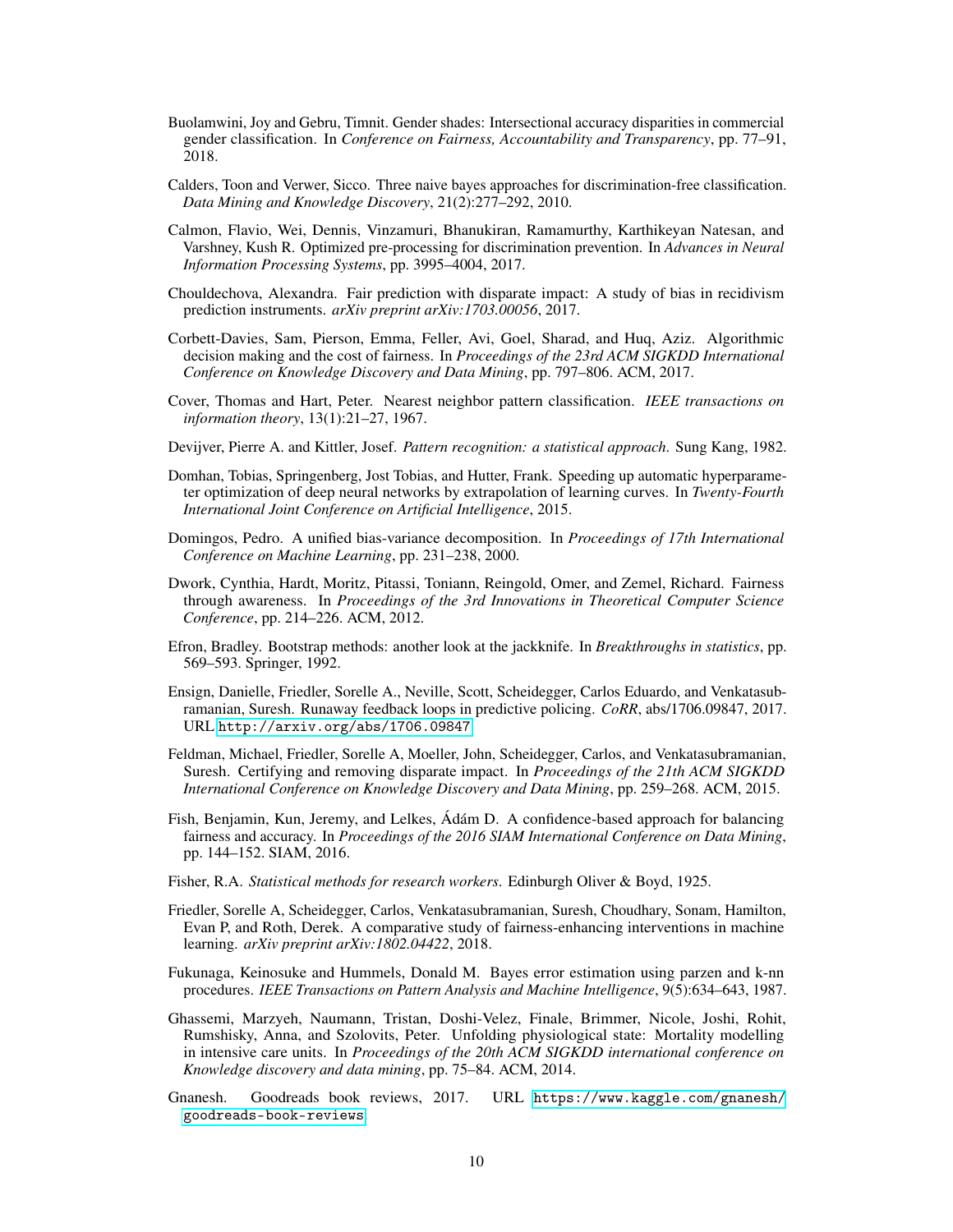- Hajian, Sara and Domingo-Ferrer, Josep. A methodology for direct and indirect discrimination prevention in data mining. *IEEE transactions on knowledge and data engineering*, 25(7):1445– 1459, 2013.
- Hardt, Moritz, Price, Eric, Srebro, Nati, et al. Equality of opportunity in supervised learning. In *Advances in Neural Information Processing Systems*, pp. 3315–3323, 2016.
- Hébert-Johnson, Ursula, Kim, Michael P, Reingold, Omer, and Rothblum, Guy N. Calibration for the (computationally-identifiable) masses. *arXiv preprint arXiv:1711.08513*, 2017.
- Hestness, Joel, Narang, Sharan, Ardalani, Newsha, Diamos, Gregory, Jun, Heewoo, Kianinejad, Hassan, Patwary, Md, Ali, Mostofa, Yang, Yang, and Zhou, Yanqi. Deep learning scaling is predictable, empirically. *arXiv preprint arXiv:1712.00409*, 2017.
- Johnson, Alistair EW, Pollard, Tom J, Shen, Lu, Lehman, Li-wei H, Feng, Mengling, Ghassemi, Mohammad, Moody, Benjamin, Szolovits, Peter, Celi, Leo Anthony, and Mark, Roger G. Mimic-iii, a freely accessible critical care database. *Scientific data*, 3, 2016.
- Kamiran, Faisal, Calders, Toon, and Pechenizkiy, Mykola. Discrimination aware decision tree learning. In *Data Mining (ICDM), 2010 IEEE 10th International Conference on*, pp. 869–874. IEEE, 2010.
- Kamishima, Toshihiro, Akaho, Shotaro, and Sakuma, Jun. Fairness-aware learning through regularization approach. In *Data Mining Workshops (ICDMW), 2011 IEEE 11th International Conference on*, pp. 643–650. IEEE, 2011.
- Kleinberg, Jon, Mullainathan, Sendhil, and Raghavan, Manish. Inherent trade-offs in the fair determination of risk scores. *arXiv preprint arXiv:1609.05807*, 2016.
- Koepke, Hoyt and Bilenko, Mikhail. Fast prediction of new feature utility. *arXiv preprint arXiv:1206.4680*, 2012.
- Kusner, Matt J, Loftus, Joshua, Russell, Chris, and Silva, Ricardo. Counterfactual fairness. In *Advances in Neural Information Processing Systems*, pp. 4069–4079, 2017.
- Lichman, M. UCI machine learning repository, 2013. URL <http://archive.ics.uci.edu/ml>.
- Liu, Lydia T, Dean, Sarah, Rolf, Esther, Simchowitz, Max, and Hardt, Moritz. Delayed impact of fair machine learning. *arXiv preprint arXiv:1803.04383*, 2018.
- Mahalanobis, Prasanta Chandra. On the generalized distance in statistics. National Institute of Science of India, 1936.
- Marlin, Benjamin M, Kale, David C, Khemani, Robinder G, and Wetzel, Randall C. Unsupervised pattern discovery in electronic health care data using probabilistic clustering models. In *Proceedings of the 2nd ACM SIGHIT International Health Informatics Symposium*, pp. 389–398. ACM, 2012.
- Mukherjee, Sayan, Tamayo, Pablo, Rogers, Simon, Rifkin, Ryan, Engle, Anna, Campbell, Colin, Golub, Todd R, and Mesirov, Jill P. Estimating dataset size requirements for classifying dna microarray data. *Journal of computational biology*, 10(2):119–142, 2003.
- Pleiss, Geoff, Raghavan, Manish, Wu, Felix, Kleinberg, Jon, and Weinberger, Kilian Q. On fairness and calibration. In *Advances in Neural Information Processing Systems*, pp. 5684–5693, 2017.
- Quionero-Candela, Joaquin, Sugiyama, Masashi, Schwaighofer, Anton, and Lawrence, Neil D. *Dataset shift in machine learning*. The MIT Press, 2009.
- Ruggieri, Salvatore, Pedreschi, Dino, and Turini, Franco. Data mining for discrimination discovery. *ACM Transactions on Knowledge Discovery from Data (TKDD)*, 4(2):9, 2010.
- Tukey, John W. Comparing individual means in the analysis of variance. *Biometrics*, pp. 99–114, 1949.